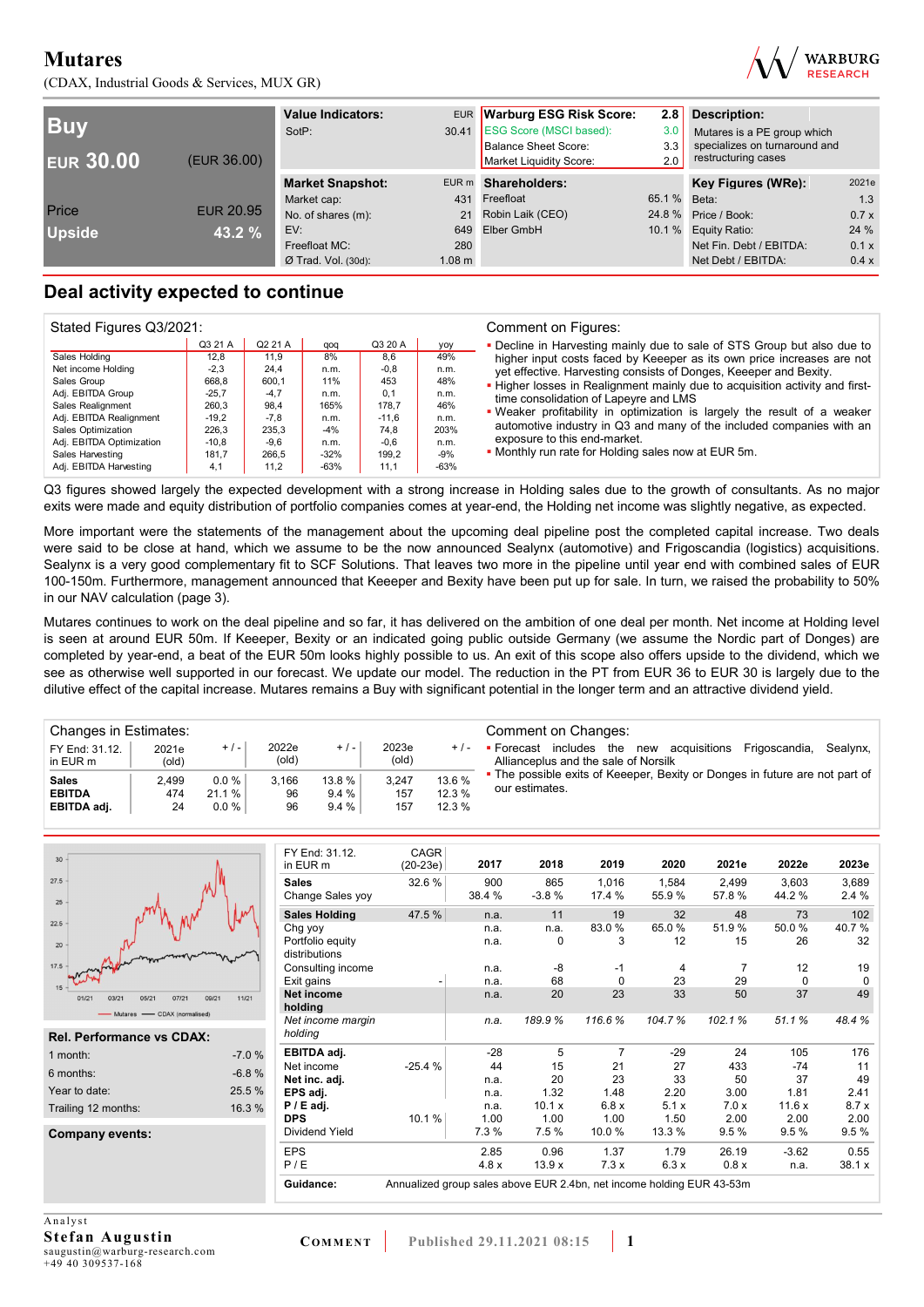



## **Company Background**

- Mutares was co-founded in 2008 by CEO Robin Laik.
- Mutares invests in small/midcap (sales 50-500m) companies in special situations and manages the turnaround with its own consultants
- Consolidated sales increased from EUR 60m in 2010 to above EUR 1.6bn in 2020 as the company made more than 70 transactions
- Mutares has consistently paid a dividend and targets a base dividend of EUR 1.0. The dividend yield has exceeded 5% over the past five years.
- The company issued a bond in 2020 with a nominal value of EUR 80m to accelerate growth as the Covid pandemic gave rise to unique investment opportunities

## **Competitive Quality**

- With around 70 consultants, who are turnaround specialists, at the end of 2020, Mutares has established a European network of offices enabling the generation of synergies across its portfolio holdings.
- European small-midcap special situations management is a niche market with limited competition
- Management and board members hold significant stakes of outstanding shares
- For FY 23 Mutares targets annual consolidated sales of EUR 5bn, which translates into a holding profit of EUR 200m including exit gains.

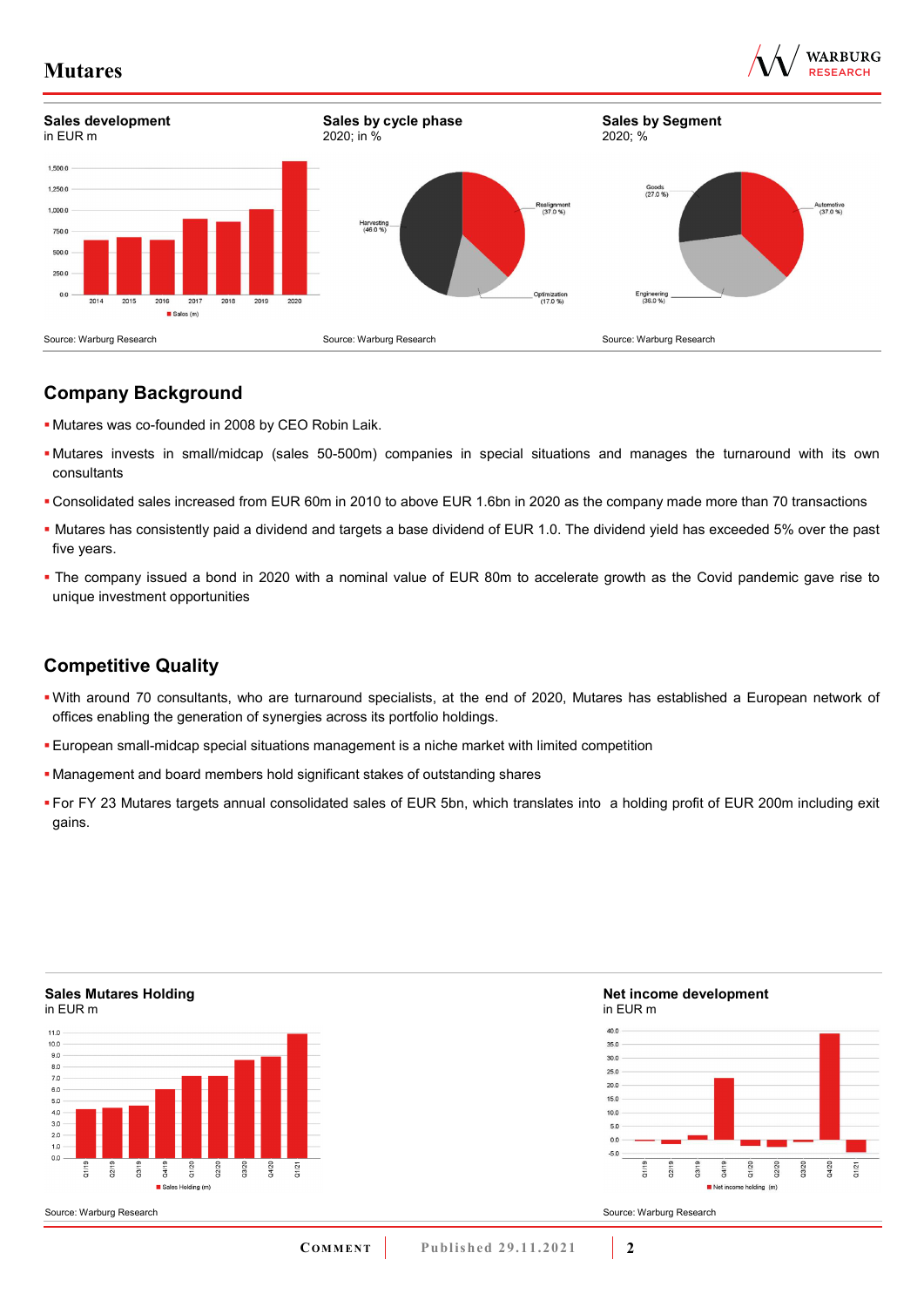| <b>Net Asset Value</b>            |           |           |                      | all Warburg Research estimates |              |     |             |            |
|-----------------------------------|-----------|-----------|----------------------|--------------------------------|--------------|-----|-------------|------------|
| Company                           | exit date | sales Wre | <b>EBITDA</b> margin | EBITDA / EBIT                  | Exit mutiple | EV  | probability | <b>NPV</b> |
| Frigoscandia                      | 2026      | 250       | 4%                   | 10,0                           | 7,0          | 70  | 10%         | 4,7        |
| Allianceplus AB                   | 2026      | 30        | 7%                   | 2,1                            | 6,0          | 13  | 10%         | 0,9        |
| Balcke-Dürr Group                 | 2024      | 110       | 6%                   | 6,6                            | 6,0          | 40  | 25%         | 7,8        |
| <b>BEXity</b>                     | 2025      | 200       | 3%                   | 6,2                            | 9,0          | 56  | 50%         | 20,4       |
| Repartim (Carglas Maison)         | 2026      | 42        | 7%                   | 2,9                            | 7,0          | 21  | 10%         | 1,1        |
| Donges Group                      | 2023      | 220       | 8%                   | 17,6                           | 7,0          | 123 | 50%         | 52,6       |
| Donges Group (Nordic)             | 2021      | 200       | 6%                   | 11,0                           | 6,0          | 66  | 75%         | 49,5       |
| Exi (Ericcson Services Italia)    | 2026      | 45        | 6%                   | 2,7                            | 8,0          | 22  | 10%         | 1,5        |
| Ganter                            | 2026      | 100       | 7%                   | 7,0                            | 7,0          | 49  | 10%         | 3,3        |
| Gemini Rail Group                 | 2024      | 110       | 8%                   | 8,8                            | 8,0          | 70  | 25%         | 13,9       |
| iinovis group (Valmet Automotive) | 2026      | 55        | 5%                   | 2,8                            | 5,0          | 14  | 10%         | 0,9        |
| keeeper                           | 2024      | 140       | 10%                  | 14,0                           | 9,0          | 126 | 50%         | 49,8       |
| Kico Group                        | 2026      | 220       | 10%                  | 22,0                           | 6,0          | 132 | 35%         | 31,2       |
| La Rochette                       | 2026      | 120       | 10%                  | 12,0                           | 7,0          | 84  | 25%         | 14,2       |
| Lacroix & Kress / Plati           | 2026      | 160       | 8%                   | 13,0                           | 7,0          | 91  | 25%         | 15,3       |
| Lapyere                           | 2026      | 750       | 8%                   | 60,0                           | 7,0          | 570 | 10%         | 38,5       |
| LMS (Magna)                       | 2026      | 450       | 6%                   | 27,0                           | 6,0          | 162 | 10%         | 10,9       |
| Clecim (Primetals)                | 2026      | 55        | 9%                   | 5,0                            | 7,0          | 35  | 10%         | 2,3        |
| Primo TECS (Tekfor)               | 2026      | 160       | 7%                   | 11,2                           | 6,0          | 67  | 25%         | 11,3       |
| Royal de Boer / Japy Tech         | 2026      | 50        | 10%                  | 5,0                            | 7,0          | 35  | 10%         | 2,4        |
| Sabo                              | 2026      | 25        | 10%                  | 2,5                            | 8,0          | 20  | 25%         | 3,4        |
| <b>SFC Solutions</b>              | 2026      | 180       | 8%                   | 14,4                           | 6,0          | 86  | 25%         | 14,6       |
| Terranor (Nordic Road Services)   | 2026      | 170       | 9%                   | 15,3                           | 7,0          | 107 | 25%         | 18,1       |

**368,5**

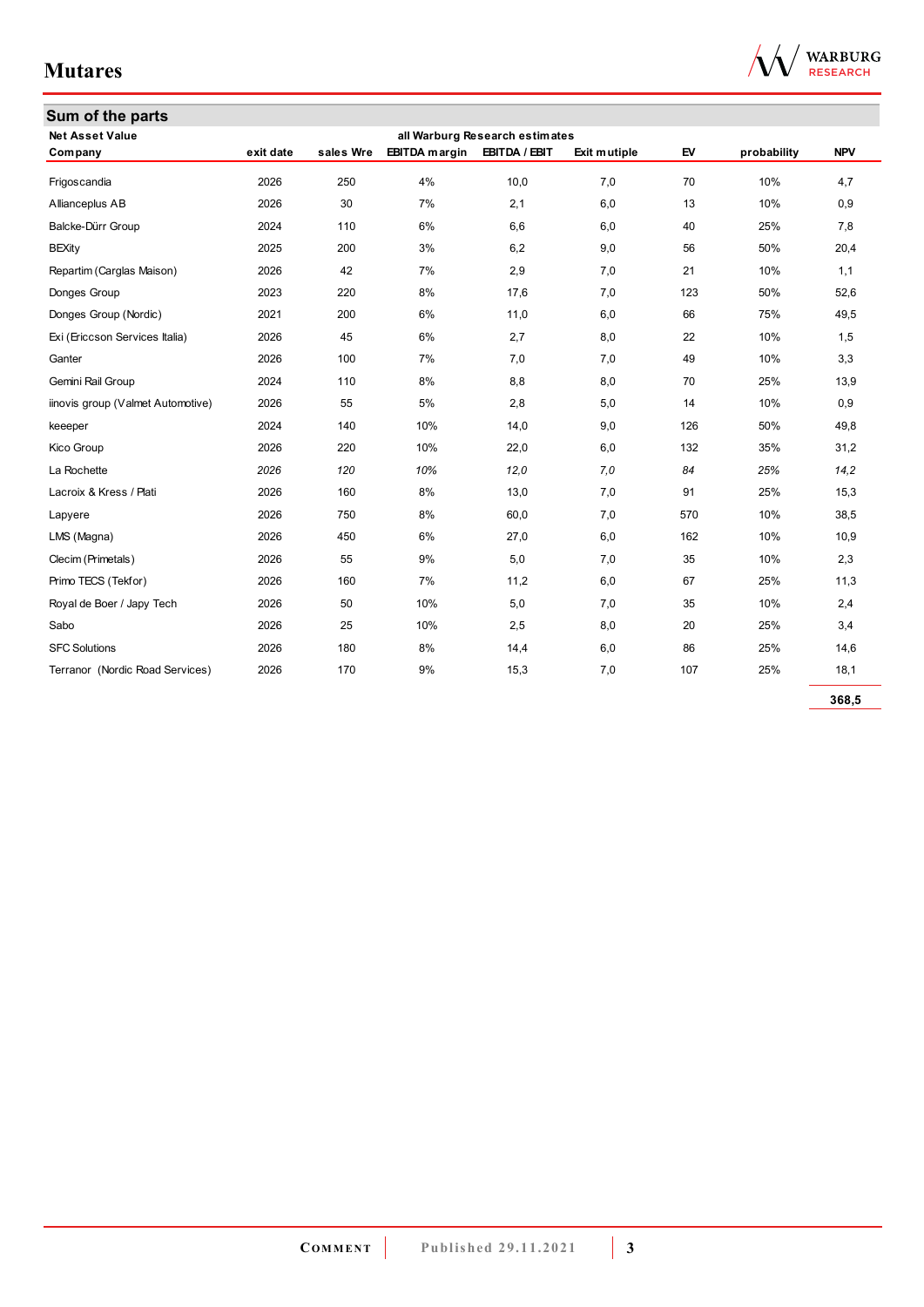

|                                        | 2020 | 2021e | 2022e          | 2023e |
|----------------------------------------|------|-------|----------------|-------|
| Sum of the Parts (EURm)                |      |       |                |       |
| Consulting revenues                    | 31,9 | 48,5  | 72,7           | 102,3 |
| Consulting profit (EBITDA)             | 3,7  | 7,1   | 12,4           | 19,2  |
| <b>WACC</b>                            |      |       |                | 8,2%  |
|                                        |      |       | T <sub>V</sub> | 234   |
| Equity distributions                   | 12   | 15,0  | 26,0           | 32,0  |
| <b>WACC</b>                            |      |       |                | 8,2%  |
|                                        |      |       | TV             | 391   |
| $(+)$ NPV portfolio                    |      | 368   |                |       |
| (-) Discounted TV equity distributions |      | 334   |                |       |
| NPV portfolio surplus                  |      | 34,5  |                |       |

| Enterprise Value / CF        | 56,6  | 38,4 | 624,8 |
|------------------------------|-------|------|-------|
| Discounted values            | 56,6  | 35,5 | 533,8 |
| Discounted sum EV/CF         | 625,9 |      |       |
| Debt                         | 80    |      |       |
| Cash                         | 115,3 |      |       |
| Other debt like items        | 39,8  |      |       |
| Equity Value                 | 621   |      |       |
| Number of shares outstanding | 20,6  |      |       |
| Fair value per share (EUR)   | 30,2  |      |       |
|                              |       |      |       |

**As debt we deduct the outstanding bond and given guarantees**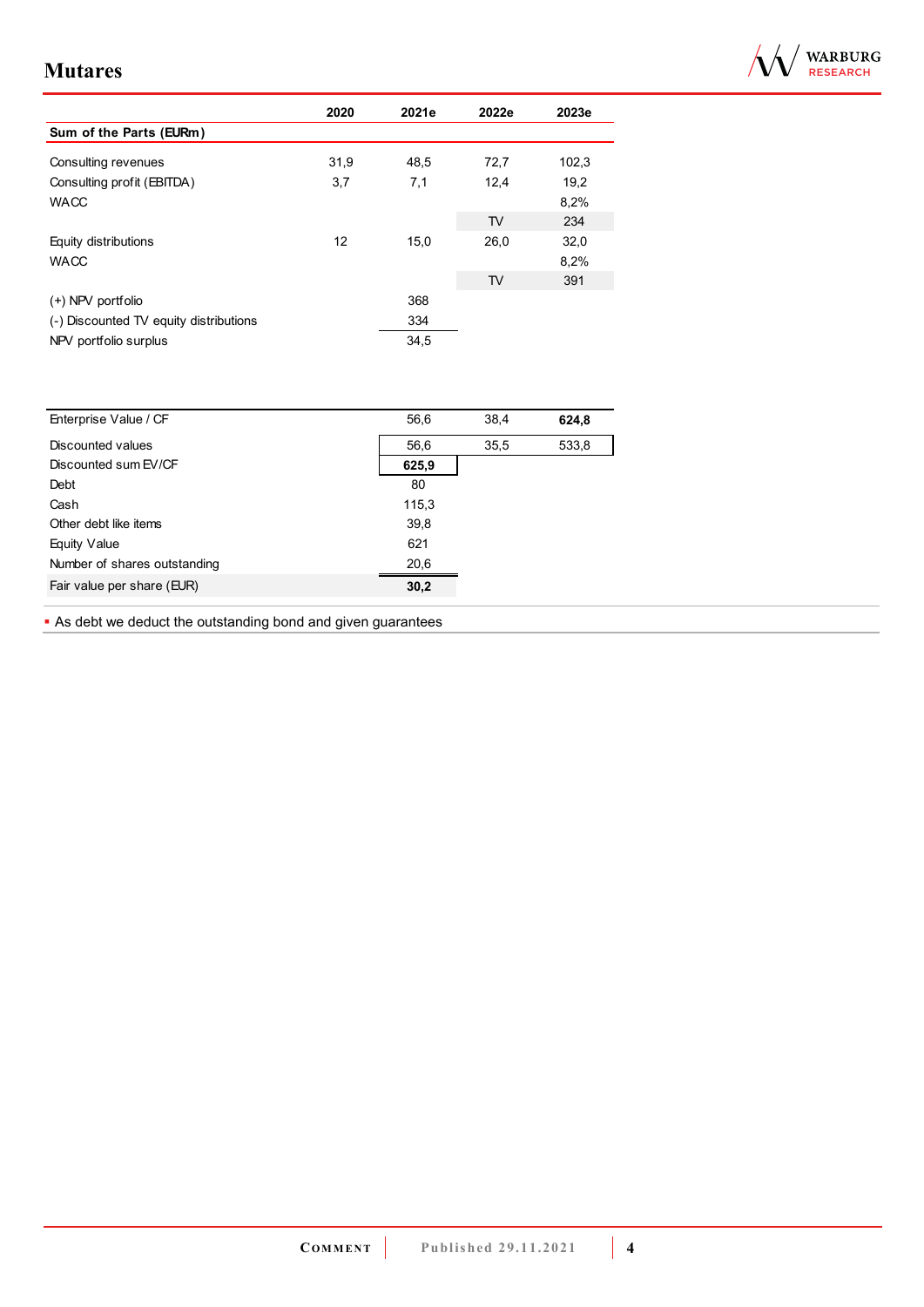

| Valuation                           |        |        |        |          |        |        |        |
|-------------------------------------|--------|--------|--------|----------|--------|--------|--------|
|                                     | 2017   | 2018   | 2019   | 2020     | 2021e  | 2022e  | 2023e  |
| Price / Book                        | 1.3x   | 1.1x   | 0.8x   | 0.9x     | 0.7x   | 0.9x   | 1.0x   |
| Book value per share ex intangibles | 8.43   | 8.99   | 8.17   | 7.38     | 25.40  | 19.78  | 18.33  |
| EV / Sales                          | 0.4 x  | 0.3x   | 0.4 x  | 0.3x     | 0.3x   | 0.2x   | 0.2x   |
| EV / EBITDA                         | 5.6x   | 5.5x   | 4.6x   | 3.6x     | 1.1x   | 8.0 x  | 4.7x   |
| EV / EBIT                           | 9.4x   | 14.0x  | 14.0x  | 12.5x    | 1.6x   | n.a.   | 29.3 x |
| EV / EBIT adj.*                     | 9.4x   | 14.0x  | 14.0x  | n.a.     | n.a.   | n.a.   | 29.3 x |
| $P$ / FCF                           | n.a.   | n.a.   | n.a.   | n.a.     | n.a.   | n.a.   | 7.0x   |
| P/E                                 | 4.8x   | 13.9x  | 7.3x   | 6.3x     | 0.8 x  | n.a.   | 38.1 x |
| $P / E$ adj.*                       | n.a.   | 10.1 x | 6.8x   | 5.1x     | 7.0x   | 11.6 x | 8.7x   |
| Dividend Yield                      | 7.3 %  | 7.5%   | 10.0%  | $13.3\%$ | 9.5%   | 9.5%   | 9.5%   |
| FCF Potential Yield (on market EV)  | 20.1 % | 17.1 % | 21.5 % | 28.2 %   | 88.4 % | 12.6 % | 21.3 % |
| *Adjustments made for: -            |        |        |        |          |        |        |        |

## **Company Specific Items**

|                                | 2017 | 2018    | 2019                     | 2020    | 2021e  | 2022e  | 2023e  |
|--------------------------------|------|---------|--------------------------|---------|--------|--------|--------|
| Sales Holding                  | n.a. | 11      | 19                       | 32      | 48     | 73     | 102    |
| Portfolio equity distributions | n.a. |         |                          | 12      | 15     | 26     | 32     |
| Exit gains                     | n.a. | 68      |                          | 23      | 29     |        | 0      |
| Net income holding             | n.a. | 20      | 23                       | 33      | 50     | 37     | 49     |
| adj. EBITDA holding            | n.a. | $-18$   |                          | 5       | 10     | 16     | 22     |
| Income investments holding     | n.a. | 44      | 22                       | 35      | 44     | 26     | 32     |
| Chg yoy                        | n.a. | n.a.    | 83.0 %                   | 65.0%   | 51.9%  | 50.0%  | 40.7 % |
| Net income margin holding      | n.a. | 189.9 % | 116.6%                   | 104.7 % | 102.1% | 51.1 % | 48.4 % |
| Consulting income              | n.a. | -8      | $\overline{\phantom{a}}$ | 4       |        | 12     | 19     |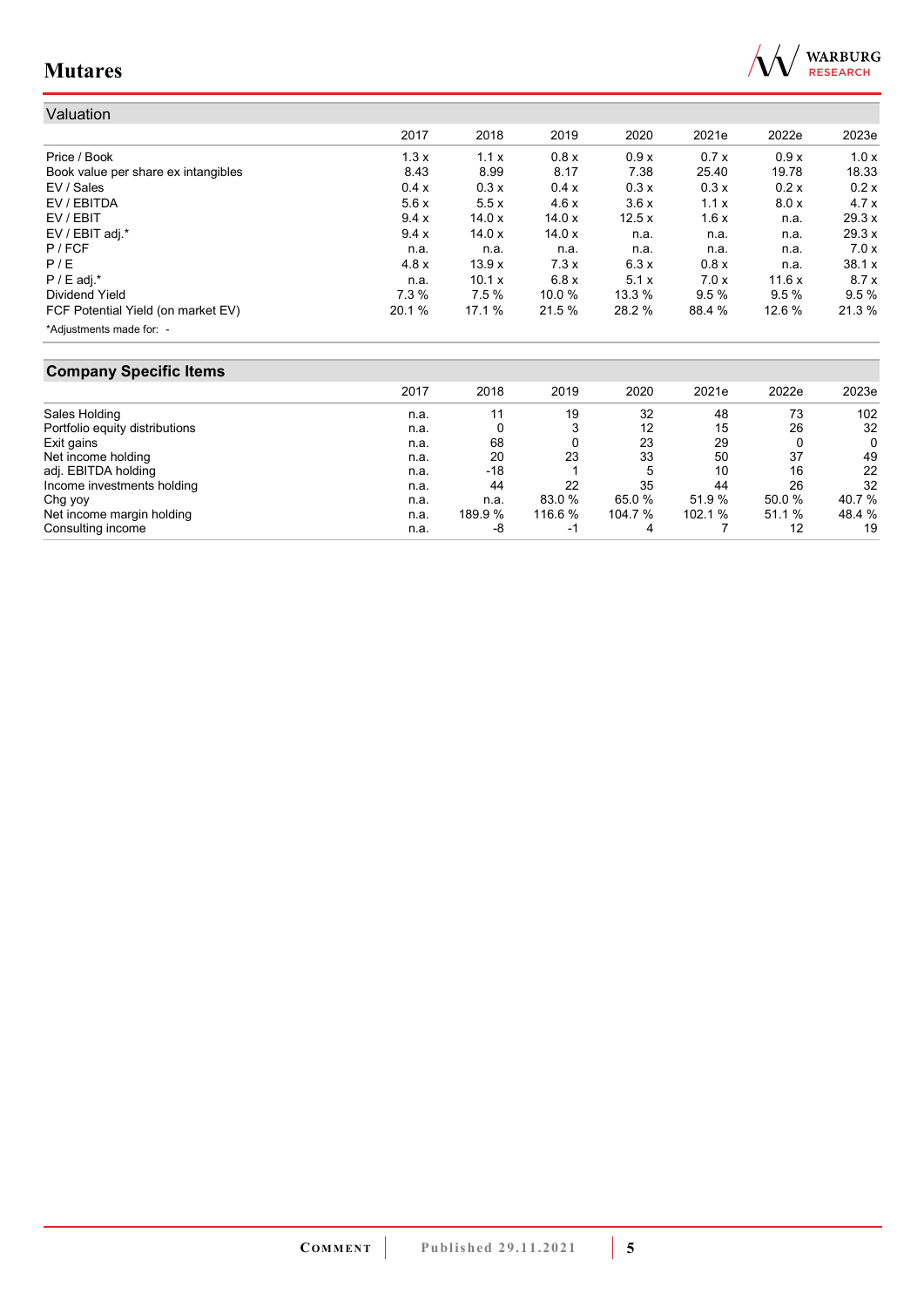

### **Consolidated profit & loss**

| In EUR m                                         | 2017     | 2018        | 2019           | 2020         | 2021e        | 2022e        | 2023e        |
|--------------------------------------------------|----------|-------------|----------------|--------------|--------------|--------------|--------------|
| <b>Sales</b>                                     | 900      | 865         | 1,016          | 1,584        | 2,499        | 3,603        | 3,689        |
| Change Sales yoy                                 | 38.4 %   | $-3.8%$     | 17.4 %         | 55.9%        | 57.8 %       | 44.2%        | 2.4%         |
| Increase / decrease in inventory                 | $-4$     | 0           | $-4$           | $-23$        | 0            | 0            | $\Omega$     |
| Own work capitalised                             | $\Omega$ | $\Omega$    | $\Omega$       | $\mathbf{0}$ | $\mathbf{0}$ | $\mathbf 0$  | $\mathbf{0}$ |
| <b>Total Sales</b>                               | 896      | 865         | 1.012          | 1,561        | 2.499        | 3,603        | 3,689        |
| Material expenses                                | 570      | 532         | 623            | 975          | 1,574        | 2,342        | 2,361        |
| <b>Gross profit</b>                              | 326      | 333         | 389            | 586          | 925          | 1,261        | 1,328        |
| Gross profit margin                              | 36.2%    | 38.5%       | 38.3%          | 37.0%        | 37.0%        | 35.0%        | 36.0%        |
| Personnel expenses                               | 252      | 245         | 292            | 424          | 725          | 1.081        | 1,070        |
| Other operating income                           | 156      | 107         | 119            | 241          | 293          | 422          | 432          |
| Other operating expenses                         | 164      | 146         | 138            | 261          | $-81$        | 498          | 515          |
| Unfrequent items                                 | 0        | $\mathbf 0$ | $\mathbf 0$    | $\mathbf 0$  | 0            | 0            | $\mathbf{0}$ |
| <b>EBITDA</b>                                    | 67       | 49          | 79             | 143          | 574          | 105          | 176          |
| Margin                                           | 7.5%     | 5.7%        | 7.8%           | 9.0%         | 23.0%        | 2.9%         | 4.8%         |
| Depreciation of fixed assets                     | 27       | 30          | 53             | 102          | 162          | 162          | 148          |
| <b>EBITA</b>                                     | 40       | 19          | 26             | 41           | 412          | $-57$        | 28           |
| Amortisation of intangible assets                | 0        | $\Omega$    | 0              | $\Omega$     | 0            | 0            | 0            |
| Goodwill amortisation                            | $\Omega$ | $\Omega$    | $\Omega$       | $\Omega$     | $\Omega$     | $\Omega$     | $\mathbf{0}$ |
| <b>EBIT</b>                                      | 40       | 19          | 26             | 41           | 412          | $-57$        | 28           |
| Margin                                           | 4.4%     | 2.2%        | 2.6%           | 2.6%         | 16.5%        | $-1.6%$      | 0.8%         |
| EBIT adj.                                        | 40       | 19          | 26             | $-130$       | $-88$        | $-57$        | 28           |
| Interest income                                  | 3        | 1           | $\overline{2}$ | 4            | 1            | $\mathbf{1}$ | 1            |
| Interest expenses                                | 8        | 5           | 11             | 28           | 18           | 18           | 18           |
| Other financial income (loss)                    | 0        | $\Omega$    | $\Omega$       | $\Omega$     | 38           | $\Omega$     | $\Omega$     |
| <b>EBT</b>                                       | 35       | 15          | 17             | 17           | 433          | $-74$        | 11           |
| Margin                                           | 3.9%     | 1.7%        | 1.6%           | 1.1%         | 17.3%        | $-2.1%$      | 0.3%         |
| <b>Total taxes</b>                               | $-8$     | 3           | $\Omega$       | $-3$         | $\Omega$     | $\Omega$     | $\Omega$     |
| Net income from continuing operations            | 44       | 12          | 17             | 20           | 433          | $-74$        | 11           |
| Income from discontinued operations (net of tax) | 0        | $\Omega$    | $\mathbf 0$    | $\mathbf 0$  | 0            | $\mathbf 0$  | $\Omega$     |
| Net income before minorities                     | 44       | 12          | 17             | 20           | 433          | -74          | 11           |
| Minority interest                                | $\Omega$ | $-3$        | $-4$           | $-7$         | 0            | $\Omega$     | $\Omega$     |
| Net income                                       | 44       | 15          | 21             | 27           | 433          | $-74$        | 11           |
| Margin                                           | 4.9%     | 1.7%        | 2.0%           | 1.7%         | 17.3%        | $-2.1%$      | 0.3%         |
| Number of shares, average                        | 15       | 15          | 15             | 15           | 17           | 21           | 21           |
| <b>EPS</b>                                       | 2.85     | 0.96        | 1.37           | 1.79         | 26.19        | $-3.62$      | 0.55         |
| EPS adj.                                         | n.a.     | 1.32        | 1.48           | 2.20         | 3.00         | 1.81         | 2.41         |
| *Adjustments made for:                           |          |             |                |              |              |              |              |

**Guidance: Annualized group sales above EUR 2.4bn, net income holding EUR 43-53m**

### **Financial Ratios**

|                               | 2017     | 2018    | 2019    | 2020     | 2021e  | 2022e   | 2023e   |
|-------------------------------|----------|---------|---------|----------|--------|---------|---------|
| Total Operating Costs / Sales | 92.1%    | 94.3 %  | 91.8 %  | 89.5 %   | 77.0 % | 97.1 %  | 95.2 %  |
| <b>Operating Leverage</b>     | 0.4x     | 13.4 x  | 2.0 x   | 1.0x     | 15.6x  | n.a.    | n.a.    |
| EBITDA / Interest expenses    | 8.5x     | 9.6x    | 7.2x    | 5.1x     | 31.9x  | 5.8x    | 9.8x    |
| Tax rate (EBT)                | $-23.7%$ | 18.9%   | $0.0\%$ | $-16.6%$ | 0.0%   | $0.0\%$ | $0.0\%$ |
| Dividend Payout Ratio         | 35.3%    | 127.0 % | 91.2%   | 115.6 %  | 7.6%   | n.m.    | 365.4 % |
| Sales per Employee            | n.a.     | n.a.    | n.a.    | n.a.     | n.a.   | n.a.    | n.a.    |

#### **Sales, EBITDA** in EUR m

Source: Warburg Research



#### **Operating Performance** in %



### **Performance per Share**



**COMMENT** Published 29.11.2021 **6**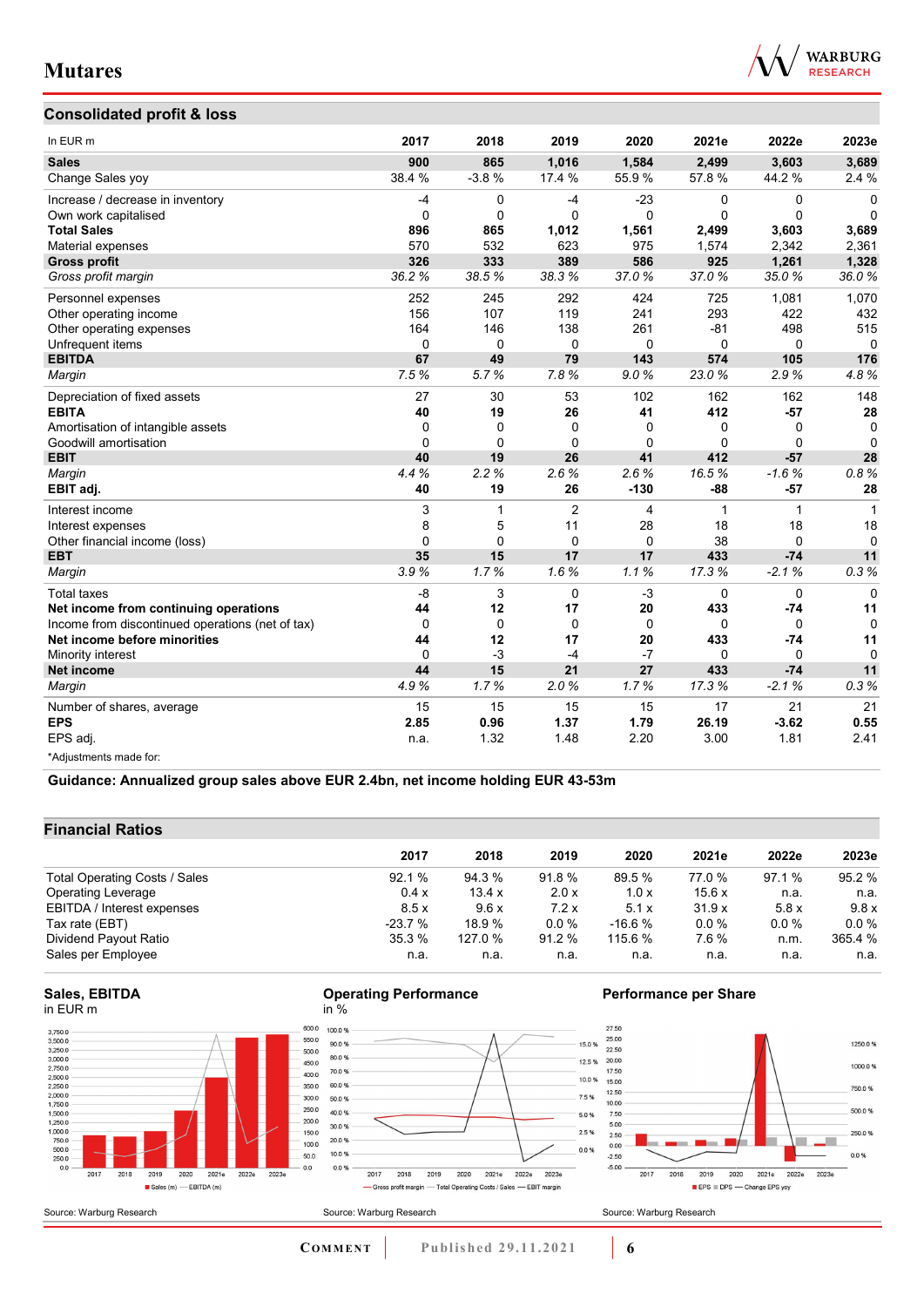## **Consolidated balance sheet**

| In EUR <sub>m</sub>                                     | 2017 | 2018 | 2019     | 2020     | 2021e | 2022e | 2023e    |
|---------------------------------------------------------|------|------|----------|----------|-------|-------|----------|
| <b>Assets</b>                                           |      |      |          |          |       |       |          |
| Goodwill and other intangible assets                    | 36   | 41   | 59       | 76       | 76    | 76    | 76       |
| thereof other intangible assets                         | 36   | 41   | 59       | 76       | 76    | 76    | 76       |
| thereof Goodwill                                        | 0    | 0    | $\Omega$ | $\Omega$ | 0     | 0     | $\Omega$ |
| Property, plant and equipment                           | 171  | 133  | 176      | 243      | 810   | 678   | 560      |
| <b>Financial assets</b>                                 | 6    | 17   | 17       | 9        | 9     | 9     | 9        |
| Other long-term assets                                  | 4    | 5    | 123      | 150      | 350   | 350   | 350      |
| <b>Fixed assets</b>                                     | 216  | 196  | 375      | 478      | 1,245 | 1.113 | 995      |
| Inventories                                             | 131  | 101  | 134      | 204      | 357   | 515   | 527      |
| Accounts receivable                                     | 183  | 163  | 172      | 295      | 466   | 672   | 688      |
| Liquid assets                                           | 99   | 108  | 80       | 145      | 331   | 147   | 153      |
| Other short-term assets                                 | 44   | 62   | 88       | 206      | 206   | 206   | 206      |
| <b>Current assets</b>                                   | 457  | 435  | 474      | 850      | 1,359 | 1,539 | 1,574    |
| <b>Total Assets</b>                                     | 673  | 631  | 849      | 1,327    | 2,605 | 2,652 | 2,569    |
| Liabilities and shareholders' equity                    |      |      |          |          |       |       |          |
| Subscribed capital                                      | 16   | 15   | 15       | 15       | 15    | 15    | 15       |
| Capital reserve                                         | 37   | 37   | 37       | 38       | 38    | 38    | 38       |
| Retained earnings                                       | 111  | 129  | 135      | 144      | 552   | 436   | 407      |
| Other equity components                                 | 3    | $-1$ | $-2$     | $-7$     | $-7$  | $-7$  | $-7$     |
| Shareholders' equity                                    | 166  | 181  | 185      | 190      | 598   | 483   | 453      |
| Minority interest                                       | $-1$ | 27   | 23       | 17       | 17    | 17    | 17       |
| <b>Total equity</b>                                     | 166  | 208  | 208      | 207      | 615   | 500   | 470      |
| Provisions                                              | 147  | 97   | 138      | 210      | 460   | 400   | 330      |
| thereof provisions for pensions and similar obligations | 103  | 47   | 87       | 116      | 166   | 166   | 166      |
| Financial liabilities (total)                           | 160  | 129  | 208      | 374      | 384   | 384   | 384      |
| Short-term financial liabilities                        | 36   | 26   | 41       | 57       | 57    | 57    | 57       |
| Accounts payable                                        | 122  | 144  | 195      | 319      | 503   | 726   | 743      |
| <b>Other liabilities</b>                                | 79   | 53   | 100      | 217      | 642   | 642   | 642      |
| <b>Liabilities</b>                                      | 507  | 423  | 640      | 1,120    | 1,989 | 2,152 | 2,099    |
| Total liabilities and shareholders' equity              | 673  | 631  | 849      | 1,327    | 2,605 | 2,652 | 2,569    |

### **Financial Ratios**

|                                         | 2017   | 2018   | 2019    | 2020    | 2021e   | 2022e    | 2023e   |
|-----------------------------------------|--------|--------|---------|---------|---------|----------|---------|
| <b>Efficiency of Capital Employment</b> |        |        |         |         |         |          |         |
| <b>Operating Assets Turnover</b>        | 2.5x   | 3.4x   | 3.5x    | 3.8x    | 2.2x    | 3.2x     | 3.6x    |
| Capital Employed Turnover               | 2.7x   | 3.1x   | 2.4x    | 2.9x    | 3.0x    | 4.0x     | 4.3x    |
| <b>ROA</b>                              | 20.4 % | 7.5%   | 5.5 %   | 5.7%    | 34.8%   | $-6.7%$  | 1.1%    |
| <b>Return on Capital</b>                |        |        |         |         |         |          |         |
| ROCE (NOPAT)                            | 16.6 % | 5.2%   | 7.5 %   | 9.8%    | 59.4 %  | n.a.     | 3.2%    |
| <b>ROE</b>                              | 30.9%  | 8.5%   | 11.4 %  | 14.4 %  | 109.8 % | $-13.8%$ | 2.4%    |
| Adj. ROE                                | n.a.   | 11.6 % | 12.3 %  | 17.8 %  | 12.6 %  | 6.9%     | 10.6 %  |
| <b>Balance sheet quality</b>            |        |        |         |         |         |          |         |
| Net Debt                                | 164    | 68     | 215     | 345     | 219     | 403      | 397     |
| Net Financial Debt                      | 61     | 21     | 128     | 228     | 53      | 237      | 230     |
| Net Gearing                             | 98.8%  | 32.8%  | 103.5 % | 166.3 % | 35.6 %  | 80.7%    | 84.4 %  |
| Net Fin. Debt / EBITDA                  | 90.6 % | 43.2 % | 161.7 % | 160.1 % | 9.2%    | 226.5 %  | 131.1 % |
| Book Value / Share                      | 10.7   | 11.7   | 12.0    | 12.3    | 29.1    | 23.5     | 22.0    |
| Book value per share ex intangibles     | 8.4    | 9.0    | 8.2     | 7.4     | 25.4    | 19.8     | 18.3    |



**COMMENT** Published 29.11.2021 **7** 

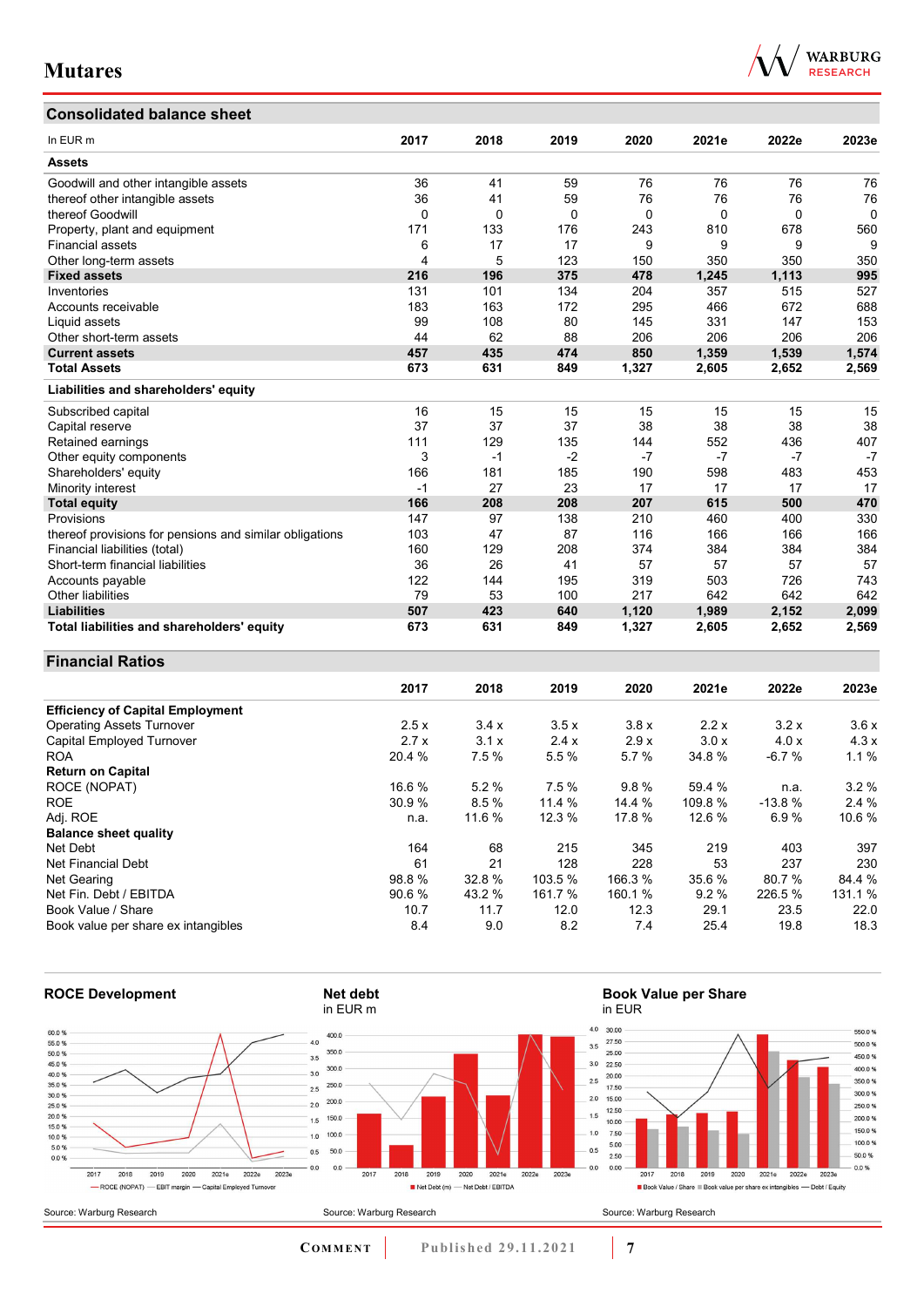### **Consolidated cash flow statement**



| In EUR m                                               | 2017     | 2018     | 2019     | 2020           | 2021e        | 2022e    | 2023e          |
|--------------------------------------------------------|----------|----------|----------|----------------|--------------|----------|----------------|
| Net income                                             | 44       | 12       | 17       | 20             | 433          | $-74$    | 11             |
| Depreciation of fixed assets                           | 27       | 30       | 53       | 102            | 162          | 162      | 148            |
| Amortisation of goodwill                               | 0        | 0        | 0        | 0              | 0            | 0        | 0              |
| Amortisation of intangible assets                      | 0        | 0        | $\Omega$ | 0              | $\Omega$     | ŋ        | 0              |
| Increase/decrease in long-term provisions              | 19       | -9       | $-15$    | 29             | 50           | 0        | 0              |
| Other non-cash income and expenses                     | $-152$   | $-65$    | $-118$   | $-265$         | $-38$        | 0        | 0              |
| Cash Flow before NWC change                            | $-62$    | $-32$    | $-63$    | $-115$         | 607          | 88       | 159            |
| Increase / decrease in inventory                       | 34       | 13       | 20       | 17             | $-154$       | $-158$   | $-12$          |
| Increase / decrease in accounts receivable             | $-2$     | 39       | 34       | $\overline{7}$ | $-171$       | $-206$   | $-16$          |
| Increase / decrease in accounts payable                | 0        | $-31$    | $-2$     | 48             | 184          | 223      | 17             |
| Increase / decrease in other working capital positions | 0        | 0        | $\Omega$ | $\Omega$       | $-550$       | $-60$    | $-70$          |
| Increase / decrease in working capital (total)         | 33       | 21       | 53       | 72             | $-690$       | $-201$   | $-81$          |
| Net cash provided by operating activities [1]          | $-29$    | $-11$    | $-11$    | $-43$          | $-82$        | $-113$   | 78             |
| Investments in intangible assets                       | 0        | 0        | $\Omega$ | $\Omega$       | $\Omega$     | 0        | $\mathbf{0}$   |
| Investments in property, plant and equipment           | 0        | 0        | $\Omega$ | $-29$          | $-30$        | $-30$    | $-30$          |
| Payments for acquisitions                              | 2        | 19       | 33       | 79             | 275          | 0        | 0              |
| <b>Financial investments</b>                           | $\Omega$ | $\Omega$ | $\Omega$ |                | $\Omega$     | 0        | 0              |
| Income from asset disposals                            | 25       | -3       | 23       |                | 38           | $\Omega$ | O              |
| Net cash provided by investing activities [2]          | 24       | $-3$     | 44       | 51             | 283          | $-30$    | $-30$          |
| Change in financial liabilities                        | 12       | 0        | $\Omega$ | 104            | 10           | $\Omega$ | $\Omega$       |
| Dividends paid                                         | $-5$     | $-15$    | $-15$    | $-15$          | $-25$        | -41      | $-41$          |
| Purchase of own shares                                 | 0        | $-3$     | 0        | $-3$           | 0            | 0        | 0              |
| Capital measures                                       | $\Omega$ | 0        | $\Omega$ | $\Omega$       | 0            | 0        | 0              |
| Other                                                  | 28       | 42       | $-47$    | $-29$          | $\mathbf{0}$ | 0        | O              |
| Net cash provided by financing activities [3]          | 35       | 23       | $-62$    | 58             | $-15$        | $-41$    | $-41$          |
| Change in liquid funds [1]+[2]+[3]                     | 29       | 9        | $-29$    | 66             | 186          | $-185$   | $\overline{7}$ |
| Effects of exchange-rate changes on cash               | 0        | 0        | 0        | -1             | 0            | 0        | 0              |
| Cash and cash equivalent at end of period              | 99       | 108      | 80       | 145            | 331          | 147      | 153            |

### **Financial Ratios**

|                                      | 2017     | 2018      | 2019      | 2020      | 2021e    | 2022e    | 2023e  |
|--------------------------------------|----------|-----------|-----------|-----------|----------|----------|--------|
| <b>Cash Flow</b>                     |          |           |           |           |          |          |        |
| <b>FCF</b>                           | $-33$    | $-31$     | $-21$     | $-73$     | $-112$   | $-143$   | 48     |
| Free Cash Flow / Sales               | $-3.6%$  | $-3.6%$   | $-2.1%$   | $-4.6%$   | $-4.5%$  | $-4.0%$  | 1.3%   |
| <b>Free Cash Flow Potential</b>      | 75       | 46        | 79        | 146       | 574      | 105      | 176    |
| Free Cash Flow / Net Profit          | $-74.2%$ | $-212.2%$ | $-102.9%$ | $-269.0%$ | $-26.0%$ | 192.6 %  | 424.9% |
| Interest Received / Avg. Cash        | 4.0%     | 0.5%      | 1.6%      | 3.5%      | 0.4%     | 0.4%     | 0.7%   |
| Interest Paid / Avg. Debt            | 5.9%     | 3.5%      | 6.5%      | 9.7%      | 4.8%     | 4.7%     | 4.7%   |
| <b>Management of Funds</b>           |          |           |           |           |          |          |        |
| Investment ratio                     | $0.0\%$  | $0.0\%$   | $0.0\%$   | $1.8 \%$  | $1.2 \%$ | 0.8%     | 0.8%   |
| Maint. Capex / Sales                 | 0.0%     | $0.0\%$   | $0.0 \%$  | 0.0%      | $0.0 \%$ | $0.0 \%$ | 0.0%   |
| Capex / Dep                          | $0.0\%$  | $0.0\%$   | 0.0%      | 28.3 %    | 18.5 %   | 18.5%    | 20.3%  |
| Avg. Working Capital / Sales         | 21.6 %   | 18.0 %    | 11.4 %    | 9.2%      | 10.0 %   | 10.8%    | 12.6 % |
| Trade Debtors / Trade Creditors      | 149.4 %  | 113.3 %   | 88.5 %    | 92.5 %    | 92.5 %   | 92.5 %   | 92.5 % |
| <b>Inventory Turnover</b>            | 4.3x     | 5.3x      | 4.6x      | 4.8x      | 4.4x     | 4.5x     | 4.5x   |
| Receivables collection period (days) | 74       | 69        | 62        | 68        | 68       | 68       | 68     |
| Payables payment period (days)       | 78       | 99        | 114       | 119       | 117      | 113      | 115    |
| Cash conversion cycle (Days)         | 80       | 39        | 26        | 25        | 34       | 35       | 35     |

#### **CAPEX and Cash Flow** in EUR m





 $\frac{1}{2019}$ 

FCF (m) - Free Cash Flow / Sales

2018

### **Working Capital**



**COMMENT** Published 29.11.2021 **8** 

2020 2021e 2022e 2023e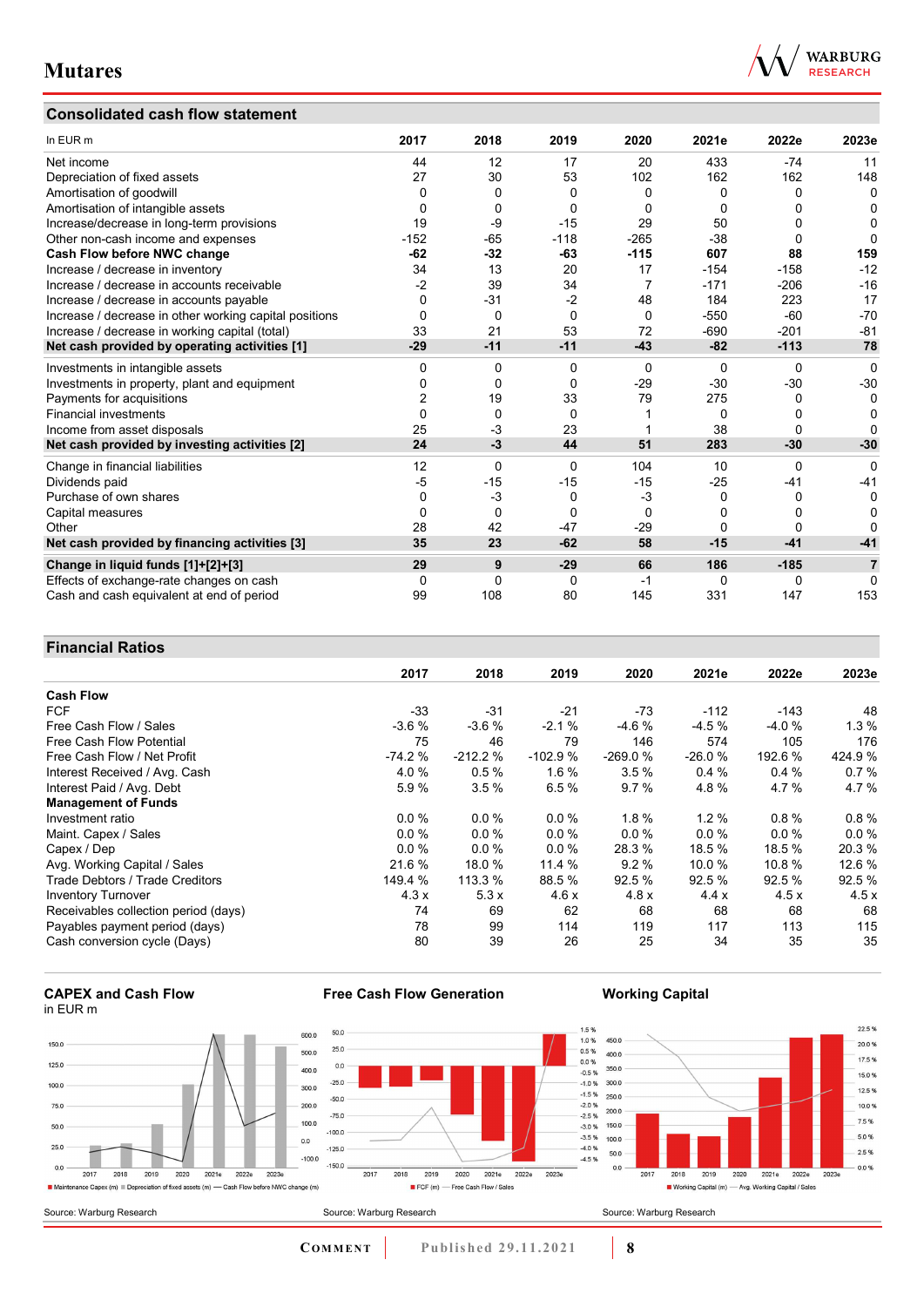

### **LEGAL DISCLAIMER**

This research report ("investment recommendation") was prepared by the Warburg Research GmbH, a fully owned subsidiary of the M.M.Warburg & CO (AG & Co.) KGaA and is passed on by the M.M.Warburg & CO (AG & Co.) KGaA. It is intended solely for the recipient and may not be passed on to another company without their prior consent, regardless of whether the company is part of the same corporation or not. It contains selected information and does not purport to be complete. The investment recommendation is based on publicly available information and data ("information") believed to be accurate and complete. Warburg Research GmbH neither examines the information for accuracy and completeness, nor guarantees its accuracy and completeness. Possible errors or incompleteness of the information do not constitute grounds for liability of M.M.Warburg & CO (AG & Co.) KGaA or Warburg Research GmbH for damages of any kind whatsoever, and M.M.Warburg & CO (AG & Co.) KGaA and Warburg Research GmbH are not liable for indirect and/or direct and/or consequential damages. In particular, neither M.M.Warburg & CO (AG & Co.) KGaA nor Warburg Research GmbH are liable for the statements, plans or other details contained in these investment recommendations concerning the examined companies, their affiliated companies, strategies, economic situations, market and competitive situations, regulatory environment, etc. Although due care has been taken in compiling this investment recommendation, it cannot be excluded that it is incomplete or contains errors. M.M.Warburg & CO (AG & Co.) KGaA and Warburg Research GmbH, their shareholders and employees are not liable for the accuracy and completeness of the statements, estimations and the conclusions derived from the information contained in this investment recommendation. Provided a investment recommendation is being transmitted in connection with an existing contractual relationship, i.e. financial advisory or similar services, the liability of M.M.Warburg & CO (AG & Co.) KGaA and Warburg Research GmbH shall be restricted to gross negligence and wilful misconduct. In case of failure in essential tasks, M.M.Warburg & CO (AG & Co.) KGaA and Warburg Research GmbH are liable for normal negligence. In any case, the liability of M.M.Warburg & CO (AG & Co.) KGaA and Warburg Research GmbH is limited to typical, expectable damages. This investment recommendation does not constitute an offer or a solicitation of an offer for the purchase or sale of any security. Partners, directors or employees of M.M.Warburg & CO (AG & Co.) KGaA, Warburg Research GmbH or affiliated companies may serve in a position of responsibility, i.e. on the board of directors of companies mentioned in the report. Opinions expressed in this investment recommendation are subject to change without notice. All rights reserved.

#### **COPYRIGHT NOTICE**

This work including all its parts is protected by copyright. Any use beyond the limits provided by copyright law without permission is prohibited and punishable. This applies, in particular, to reproductions, translations, microfilming, and storage and processing on electronic media of the entire content or parts thereof.

#### **DISCLOSURE ACCORDING TO §85 OF THE GERMAN SECURITIES TRADING ACT (WPHG), MAR AND MIFID II INCL. COMMISSION DELEGATED REGULATION (EU) 2016/958 AND (EU) 2017/565**

The valuation underlying the investment recommendation for the company analysed here is based on generally accepted and widely used methods of fundamental analysis, such as e.g. DCF Model, Free Cash Flow Value Potential, NAV, Peer Group Comparison or Sum of the Parts Model (see also [http://www.mmwarburg.de/disclaimer/disclaimer.htm#Valuation\)](http://www.mmwarburg.de/disclaimer/disclaimer.htm#Valuation). The result of this fundamental valuation is modified to take into consideration the analyst's assessment as regards the expected development of investor sentiment and its impact on the share price.

Independent of the applied valuation methods, there is the risk that the price target will not be met, for instance because of unforeseen changes in demand for the company's products, changes in management, technology, economic development, interest rate development, operating and/or material costs, competitive pressure, supervisory law, exchange rate, tax rate etc. For investments in foreign markets and instruments there are further risks, generally based on exchange rate changes or changes in political and social conditions.

This commentary reflects the opinion of the relevant author at the point in time of its compilation. A change in the fundamental factors underlying the valuation can mean that the valuation is subsequently no longer accurate. Whether, or in what time frame, an update of this commentary follows is not determined in advance.

Additional internal and organisational arrangements to prevent or to deal with conflicts of interest have been implemented. Among these are the spatial separation of Warburg Research GmbH from M.M.Warburg & CO (AG & Co.) KGaA and the creation of areas of confidentiality. This prevents the exchange of information, which could form the basis of conflicts of interest for Warburg Research GmbH in terms of the analysed issuers or their financial instruments.

The analysts of Warburg Research GmbH do not receive a gratuity – directly or indirectly – from the investment banking activities of M.M.Warburg & CO (AG & Co.) KGaA or of any company within the Warburg-Group.

All prices of financial instruments given in this investment recommendation are the closing prices on the last stock-market trading day before the publication date stated, unless another point in time is explicitly stated.

M.M.Warburg & CO (AG & Co.) KGaA and Warburg Research GmbH are subject to the supervision of the Federal Financial Supervisory Authority, BaFin. M.M.Warburg & CO (AG & Co.) KGaA is additionally subject to the supervision of the European Central Bank (ECB).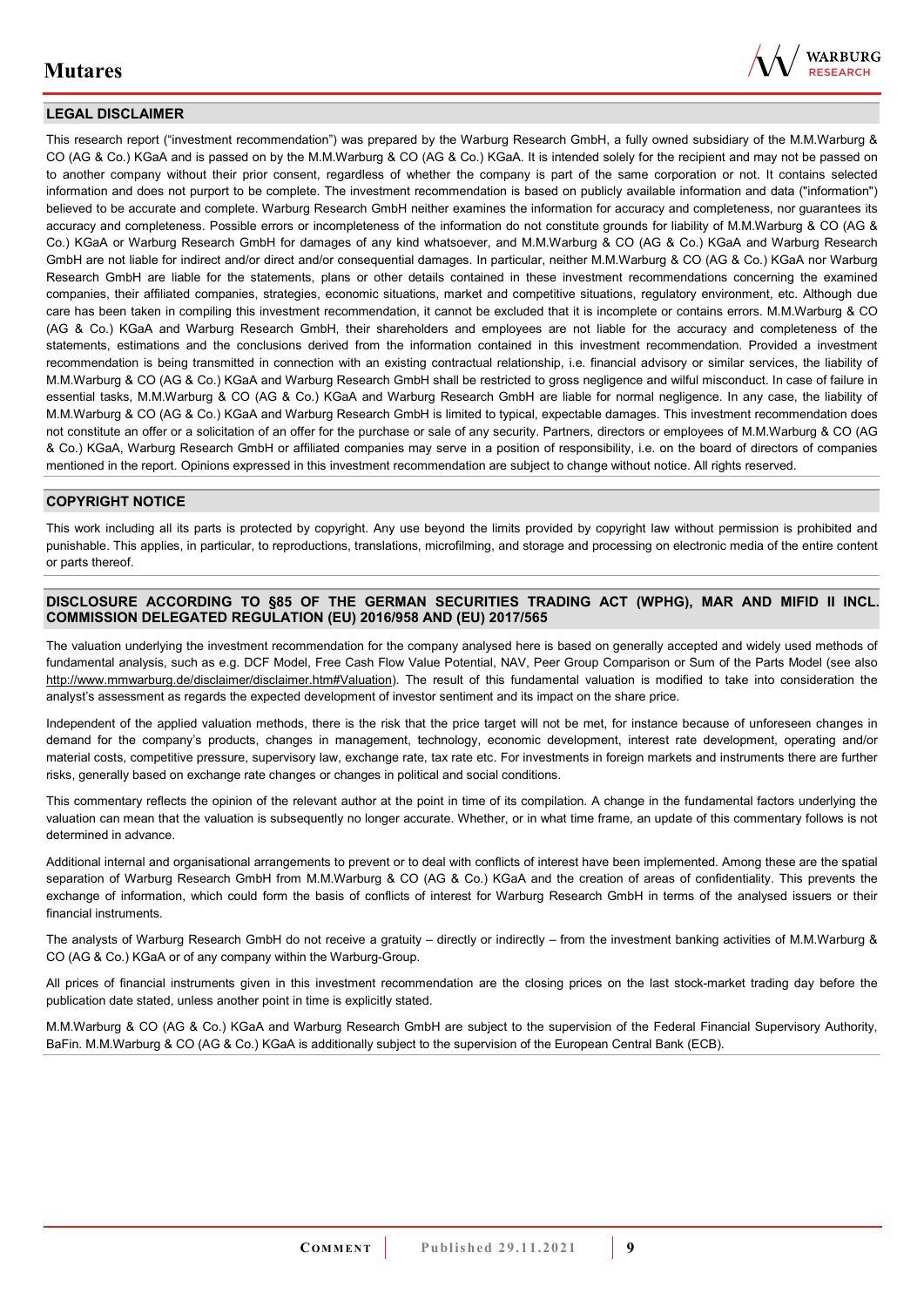

#### **SOURCES**

All **data and consensus estimates** have been obtained from FactSet except where stated otherwise.

The **Warburg ESG Risk Score** is based on information © 2020 MSCI ESG Research LLC. Reproduced by permission. Although Warburg Research's information providers, including without limitation, MSCI ESG Research LLC and its affiliates (the "ESG Parties"), obtain information (the "Information") from sources they consider reliable, none of the ESG Parties warrants or guarantees the originality, accuracy and/or completeness, of any data herein and expressly disclaim all express or implied warranties, including those of merchantability and fitness for a particular purpose. The Information may only be used for your internal use, may not be reproduced or redisseminated in any form and may not be used as a basis for, or a component, of any financial instruments or products indices. Further, none of the Information can in and of itself be used to determine which securities to buy or sell or when to buy or sell them. None of the ESG Parties shall have any liability for any errors or omissions in connection with any data herein, or any liability for any direct, indirect, special, punitive, consequential or any other damage (including lost profits) even if notified of the possibility.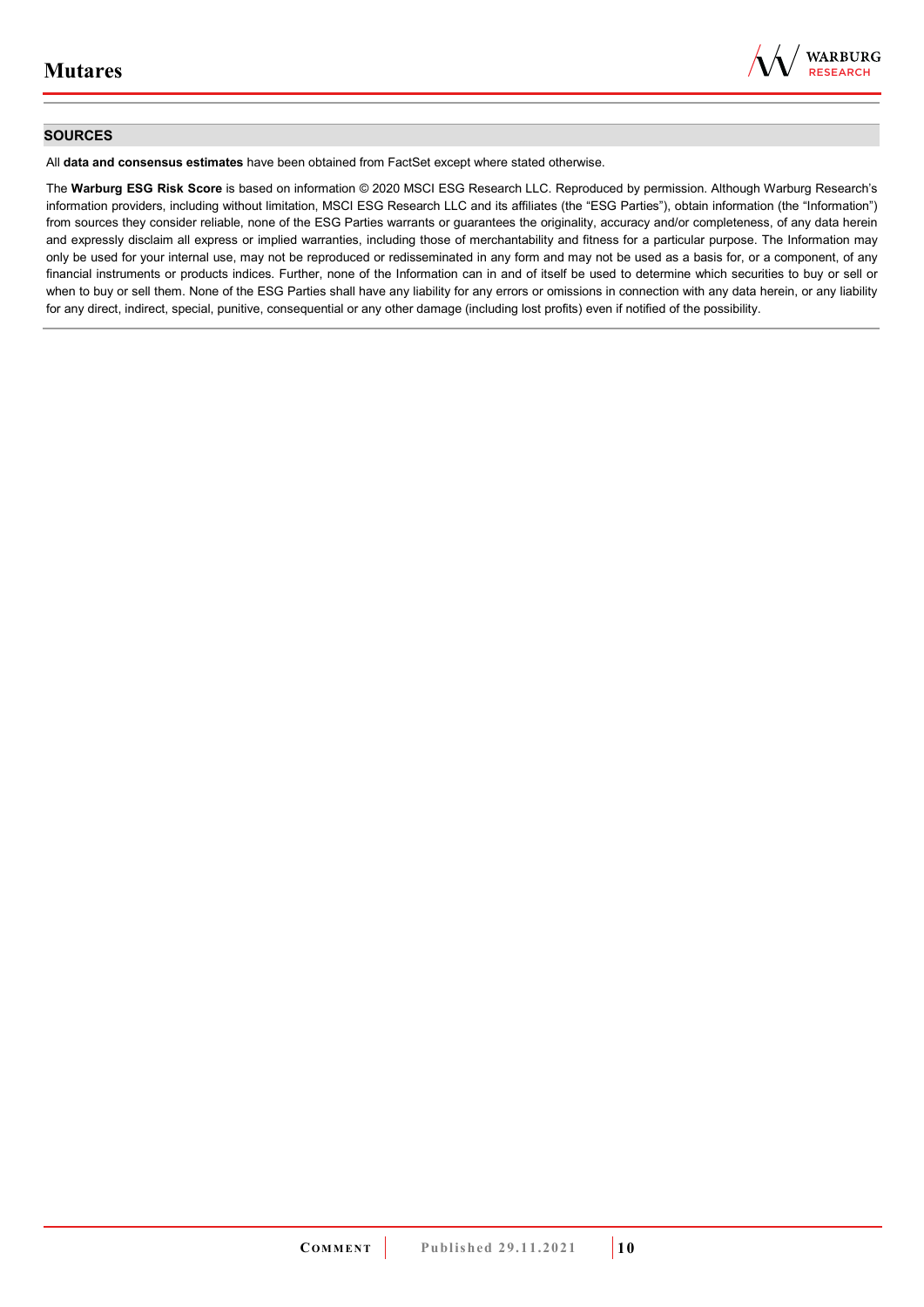

#### **Additional information for clients in the United States**

1. This research report (the "Report") is a product of Warburg Research GmbH, Germany, a fully owned subsidiary of M.M.Warburg & CO (AG & Co.)

KGaA, Germany (in the following collectively "Warburg"). Warburg is the employer of the research analyst(s), who have prepared the Report. The research analyst(s) reside outside the United States and are not associated persons of any U.S. regulated broker-dealer and therefore are not subject to the supervision of any U.S. regulated broker-dealer.

2. The Report is provided in the United States for distribution solely to "major U.S. institutional investors" under Rule 15a-6 of the U.S. Securities Exchange Act of 1934 by CIC.

3. CIC (Crédit Industriel et Commercial) and M.M. Warburg & CO have concluded a Research Distribution Agreement that gives CIC Market Solutions exclusive distribution in France, the US and Canada of the Warburg Research GmbH research product.

4. The research reports are distributed in the United States of America by CIC ("CIC") pursuant to a SEC Rule 15a-6 agreement with CIC Market Solutions Inc ("CICI"), a U.S. registered broker-dealer and a related company of CIC, and are distributed solely to persons who qualify as "Major U.S. Institutional Investors" as defined in SEC Rule 15a-6 under the Securities Exchange Act of 1934.

5. Any person who is not a Major U.S. Institutional Investor must not rely on this communication. The delivery of this research report to any person in the United States of America is not a recommendation to effect any transactions in the securities discussed herein, or an endorsement of any opinion expressed herein.

#### **Reference in accordance with section 85 of the German Securities Trading Act (WpHG) and Art. 20 MAR regarding possible conflicts of interest with companies analysed:**

- **-1-** Warburg Research, or an affiliated company, or an employee of one of these companies responsible for the compilation of the research, hold a **share of more than 5%** of the equity capital of the analysed company.
- **-2-**  Warburg Research, or an affiliated company, within the last twelve months participated in the **management of a consortium** for an issue in the course of a public offering of such financial instruments, which are, or the issuer of which is, the subject of the investment recommendation.
- **-3-** Companies affiliated with Warburg Research **manage financial instruments**, which are, or the issuers of which are, subject of the investment recommendation, in a market based on the provision of buy or sell contracts.

MMWB, Warburg Research, or an affiliated company, reached an agreement with the issuer to provide **investment banking and/or investment services** and the relevant agreement was in force in the last 12 months or there arose for this period, based on the relevant

- **-4**  agreement, the obligation to provide or to receive a service or compensation - provided that this disclosure does not result in the disclosure of confidential business information.
- **-5-** The company compiling the analysis or an affiliated company had reached an **agreement on the compilation of the investment recommendation** with the analysed company.
- **-6a-** Warburg Research, or an affiliated company, holds a **net long position of more than 0.5%** of the total issued share capital of the analysed company.
- **-6b-** Warburg Research, or an affiliated company, holds a **net short position of more than 0.5%** of the total issued share capital of the analysed company.
- **-6c-** The issuer holds shares of more than 5% of the total issued capital of Warburg Research or an affiliated company.
- **-7-** The company preparing the analysis as well as its affiliated companies and employees have **other important interests** in relation to the analysed company, such as, for example, the exercising of mandates at analysed companies.

| Company        |   | Disclosure Link to the historical price targets and rating changes (last 12 months) |
|----------------|---|-------------------------------------------------------------------------------------|
| <b>Mutares</b> | 5 | http://www.mmwarburg.com/disclaimer/disclaimer_en/DE000A2NB650.htm                  |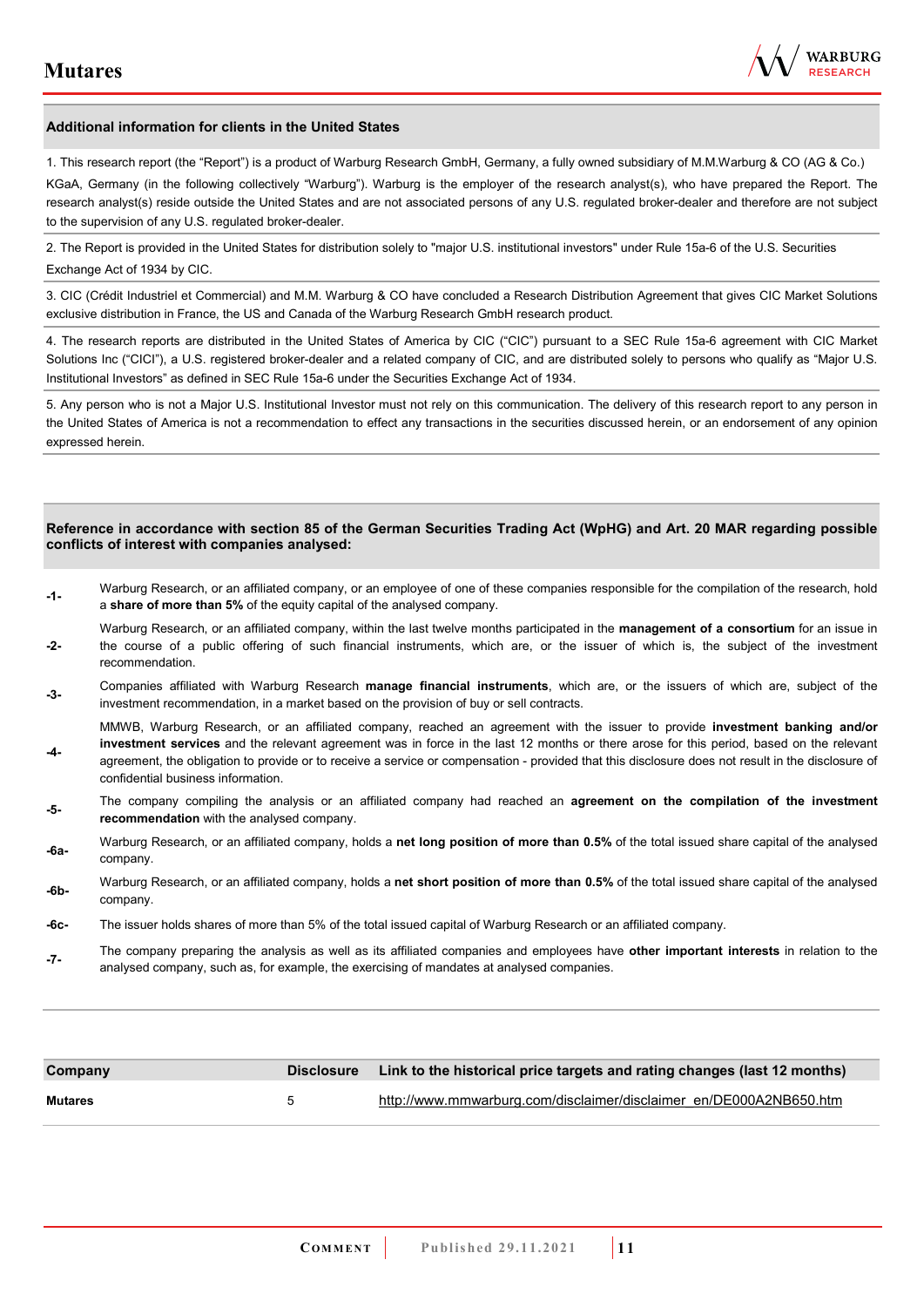

#### **INVESTMENT RECOMMENDATION**

Investment recommendation: expected direction of the share price development of the financial instrument up to the given price target in the opinion of the analyst who covers this financial instrument.

| -B-             | Buy:                     | The price of the analysed financial instrument is expected to rise over the next 12 months.                  |
|-----------------|--------------------------|--------------------------------------------------------------------------------------------------------------|
| -H-             | Hold:                    | The price of the analysed financial instrument is expected to remain mostly flat over the next 12<br>months. |
| -S-             | Sell:                    | The price of the analysed financial instrument is expected to fall over the next 12 months.                  |
| $\frac{16}{16}$ | <b>Rating suspended:</b> | The available information currently does not permit an evaluation of the company.                            |

#### **WARBURG RESEARCH GMBH – ANALYSED RESEARCH UNIVERSE BY RATING**

| Rating           | <b>Number of stocks</b> | % of Universe  |
|------------------|-------------------------|----------------|
| Buy              | 155                     | 71             |
| Hold             | 55                      | 25             |
| Sell             | 5                       | $\overline{2}$ |
| Rating suspended | 3                       | 1              |
| <b>Total</b>     | 218                     | 100            |

### **WARBURG RESEARCH GMBH – ANALYSED RESEARCH UNIVERSE BY RATING …**

**… taking into account only those companies which were provided with major investment services in the last twelve months.** 

| Rating           | <b>Number of stocks</b> | % of Universe |
|------------------|-------------------------|---------------|
| Buy              | 49                      | 83            |
| Hold             | 8                       | 14            |
| Sell             | 0                       | $\mathbf 0$   |
| Rating suspended | 2                       | 3             |
| <b>Total</b>     | 59                      | 100           |

### **PRICE AND RATING HISTORY MUTARES AS OF 29.11.2021**



Markings in the chart show rating changes by Warburg Research GmbH in the last 12 months. Every marking details the date and closing price on the day of the rating change.